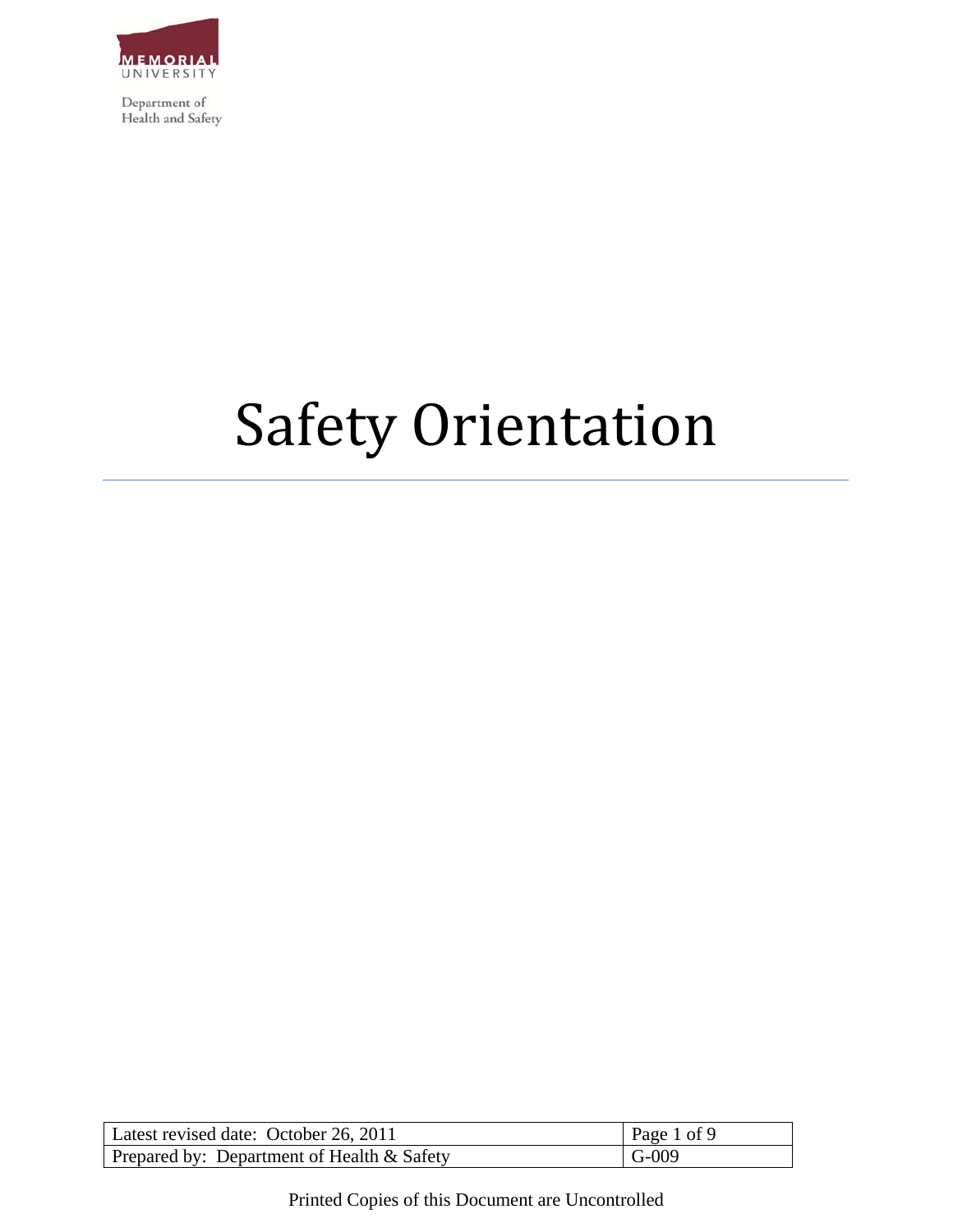

Health and Safety

#### **Introduction**

All employees hired by Memorial University shall be informed about their rights and responsibilities under the Occupational Health and Safety Act, job-specific health and safety policies and regulations, requirements for the use of personal protective equipment (e.g., CSAapproved safety footwear, eyewear), and WHMIS requirements.

### **1.0 Purpose**

To provide a base safety orientation to workers describing to them their legislative rights and obligations and to describe safe work practices and policies that apply to their job and work.

#### **2.0 Application**

This procedure applies to all faculty, staff, students, and visitors, with emphasis on new employees. The Contractor Safety Procedure gives contractor orientation requirements.

#### **3.0 Guidelines**

- 3.1 All employees will be informed about their rights under the Occupational Health and Safety Act (OHSA), with specific emphasis on:
	- Right to know about workplace hazards and controls;
	- Right to participate in decisions about their personal health and safety;
	- Right to refuse unsafe work.
- 3.2 Employees will be instructed about any hazardous materials in the workplace, through Workplace Hazardous Materials Information System (WHMIS), and about Material Safety Data Sheets (MSDS's) training designed to protect their health and safety on the job.

| Latest revised date: October 26, 2011      | $\vert$ Page 2 of 9 |
|--------------------------------------------|---------------------|
| Prepared by: Department of Health & Safety | $\overline{G}$ -009 |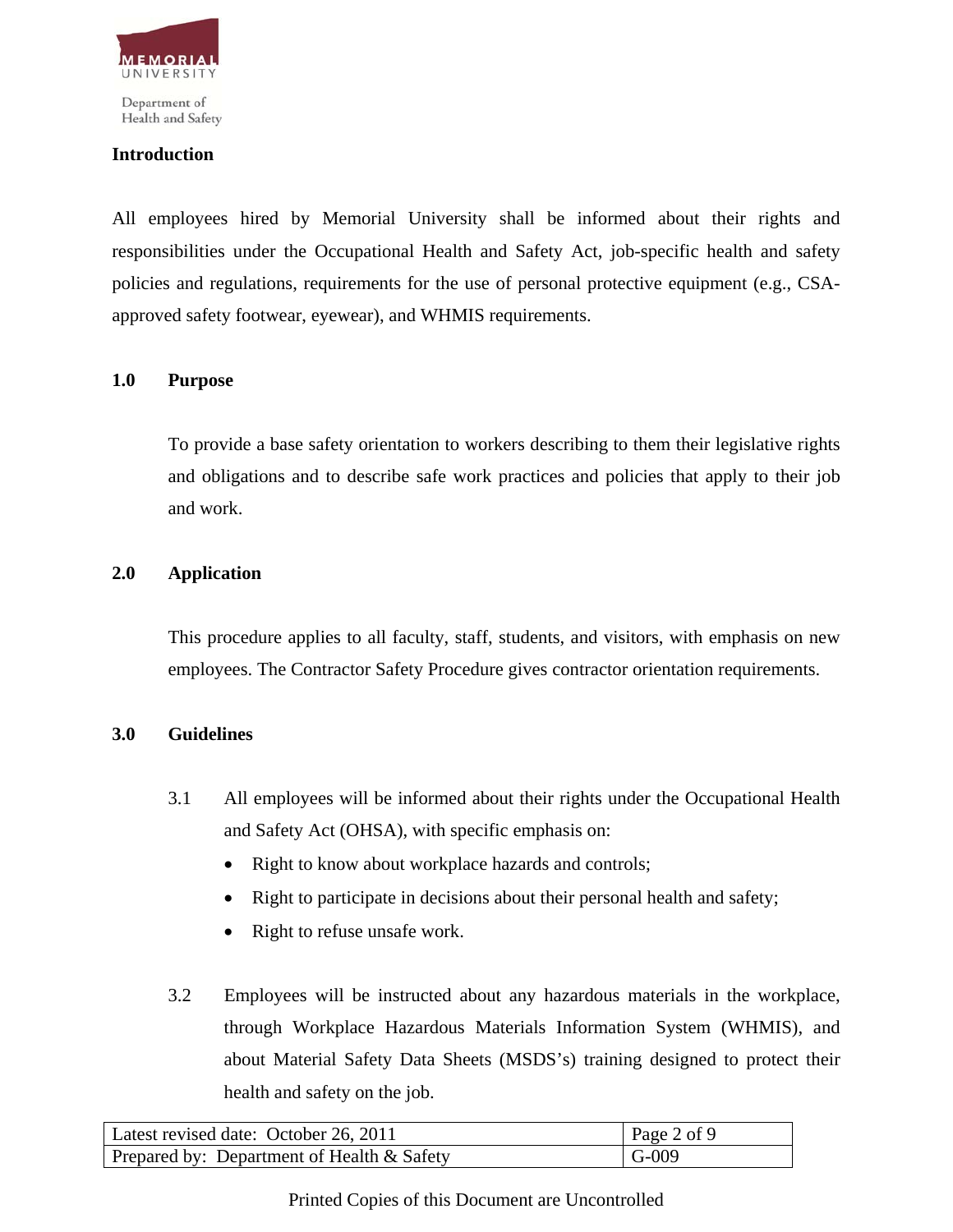

- 3.3 Employees shall be provided with tools and equipment necessary to do the job safely and shall be trained accordingly in their safe use and maintenance.
- 3.4 Employees will be informed about Memorial's safety policies and procedures as well as the concepts of Hazard Recognition, Evaluation and Control, and the Internal Responsibility System for safety at Memorial. Additional emphasis will be placed on the specific risks associated with the jobs and tasks to be completed by the employee, as well as emergency measures to be taken in the event of an accident.
- 3.5 The Department of Health & Safety will assist supervisors by preparing a standard presentation for delivery during safety orientation sessions.

#### **4.0 Student Orientation**

- 4.1 Students may be hired to perform a number of summer relief tasks and jobs, as well as other jobs on campus during the semester for which they may receive remuneration. Supervisors with responsibility for summer relief students or students who may work part time during a semester will be required to conduct a job or site-specific safety orientation program to ensure the risks associated with the jobs students will be performing are adequately covered.
- 4.2 Students will receive a thorough introduction to the safe work practices and procedures required to enable them to work safely in their respective lab, work area, facility, or field research placement. Supervisors shall ensure potential risks associated with the work students will be required to undertake will be identified; quantified as to potential for frequency of occurrence, severity of risk, and possible consequences; and fully communicated. (See Recognition, Evaluation, and Control of Hazards Procedure).

| Latest revised date: October 26, 2011      | $\vert$ Page 3 of 9 |
|--------------------------------------------|---------------------|
| Prepared by: Department of Health & Safety | $\mid$ G-009        |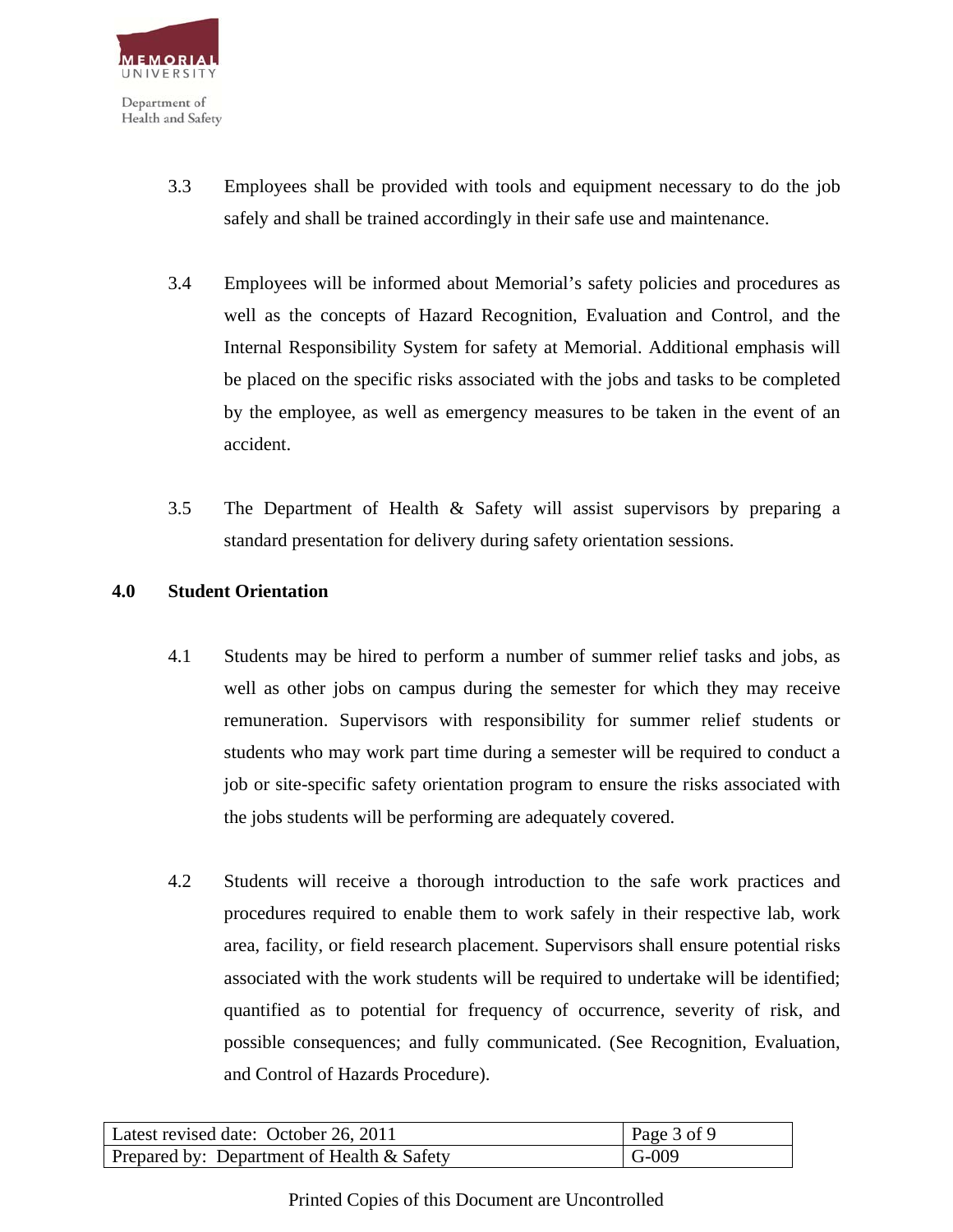

## **5.0 Student Responsibilities**

Students are responsible for:

- Keeping themselves informed of conditions affecting their health and safety;
- Participating in training programs provided by their supervisors and instructors;
- Adhering to healthy and safe practices in their workplace, classroom, laboratory, and student campus residences; and
- Advising their supervisors or instructors of serious hazards in the workplace, classroom, or laboratory.
- 5.2 It is the intention of the University to maintain and to improve workplace health and safety for all of its members. The University needs the co-operation of students in meeting these obligations. The procedure by the University is extended to all students while engaged in University activities. All students are therefore reminded of their general obligations to the University:
	- To take reasonable care for the health and safety of his/herself and of other persons who may be affected by his/her acts or omissions.
	- To seek medical advice from a doctor if he/she suspects any medical condition that may be study/course related.
	- Not to interfere with or misuse equipment provided for safety purposes.
	- To co-operate with the University to enable it to comply with any relevant statutory provisions.

To co-operate with the University in the use of such personal protective equipment as may be required to be worn because of a 'safety risk assessment' carried out on an activity during practical classes and project work.

| Latest revised date: October 26, 2011         | $\vert$ Page 4 of 9 |
|-----------------------------------------------|---------------------|
| Prepared by: Department of Health $\&$ Safety | $\overline{G}$ -009 |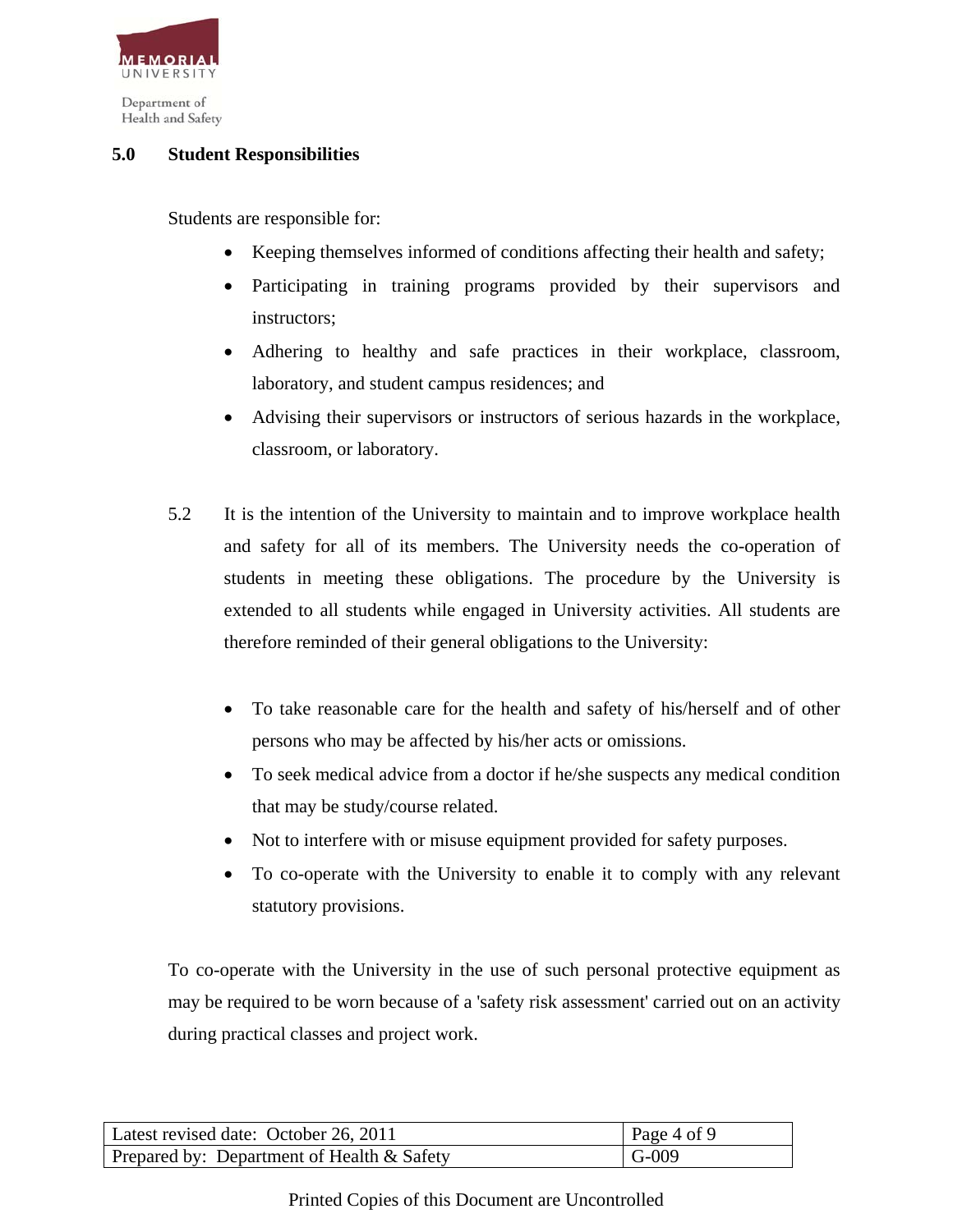

### **6.0 Conditions of Employment for Students and Young Workers**

- 6.1 All young workers, including volunteers, must be informed prior to starting their jobs about any requirements that may be a condition for their position. For example, CSA-approved safety footwear is mandatory for all workers in large animal facilities, at agricultural operations of the University, and in Physical Plant operations. The minimum standard for footwear in other workplaces such as laboratories and kitchens would be closed-top and non-slip footwear (i.e., sandals are inappropriate). Supervisors must ensure that these standards are enforced.
- 6.2 The first day of employment must be devoted to job-specific safety orientations. The orientation session must cover all hazards and their controls in your workplace, the personal protective equipment required to perform safe work, workplace specific WHMIS, local emergency procedures, and both incident and unsafe condition reporting requirements.
- 6.3 Personal Protective Equipment (PPE)

The University's Safety Policy and Procedures Manual provides guidance on personal protective equipment that will be essential for many students' occupations, e.g., eye and ear protection, or protective clothing such as coveralls and lab coats. Memorial is required by legislation to ensure PPE necessary for the job is provided and used as required.

6.4 Lab workers must be instructed on safe work procedures for hazardous materials including emergency procedures for incidental and complex spills. The use of spill kits, safety showers, and fire extinguishers must be explained to new laboratory personnel. The Lab Safety Procedure will complement your instructions about hazardous materials management in the laboratory.

| Latest revised date: October 26, 2011      | Page 5 of 9 |
|--------------------------------------------|-------------|
| Prepared by: Department of Health & Safety | $G-009$     |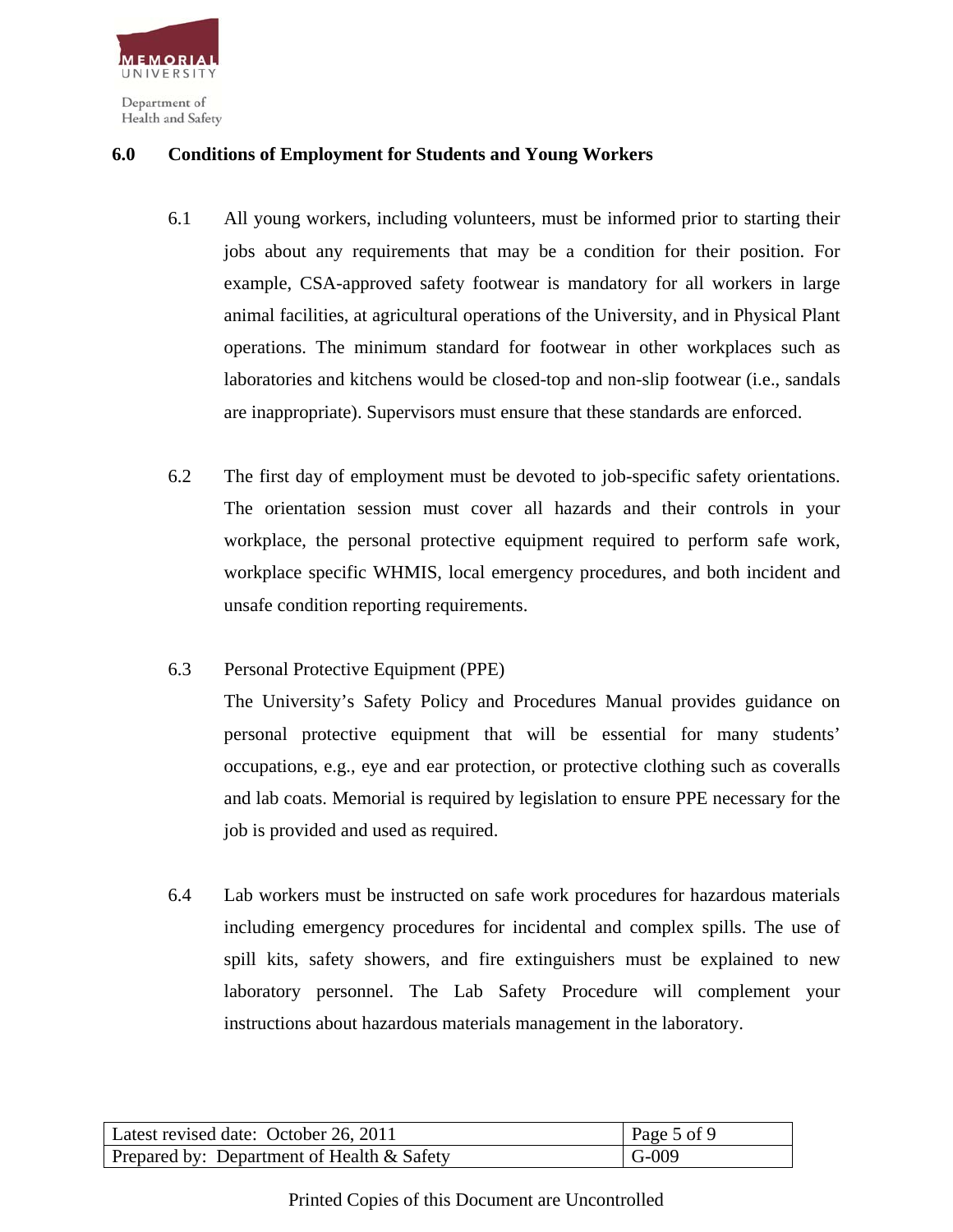

## **Sample Safety Orientation Checklist** (Please check all responses that apply)

This checklist is to be used by all supervisors as a guide to ensure all relevant safety information is shared and discussed with new workers or students prior to work being undertaken by workers or students.

**\_\_\_\_\_**Thoroughly understand your responsibilities regarding the Departmental Safety Program. These responsibilities include but are not limited to:

- safety orientation program
- first-aid training
- accident prevention
- accident reporting and investigation
- hazard communication program
- chemical hygiene plan
- chemical spills procedure
- worker protection standard
- radiation safety; biohazard handling
- hazardous waste disposal
- Laboratory Safety Manual
- Radiation Safety Manual
- Supervisors: If you are a Supervisor, you are responsible for implementing and maintaining the provisions of the Departmental Safety Program. This applies to your workgroup(s) and workplace(s).

Supervisors will maintain open communication with those whom they supervise and with safety committee members to ensure that safety problems are resolved.

| Latest revised date: October 26, 2011      | Page 6 of 9 |
|--------------------------------------------|-------------|
| Prepared by: Department of Health & Safety | $-G-009$    |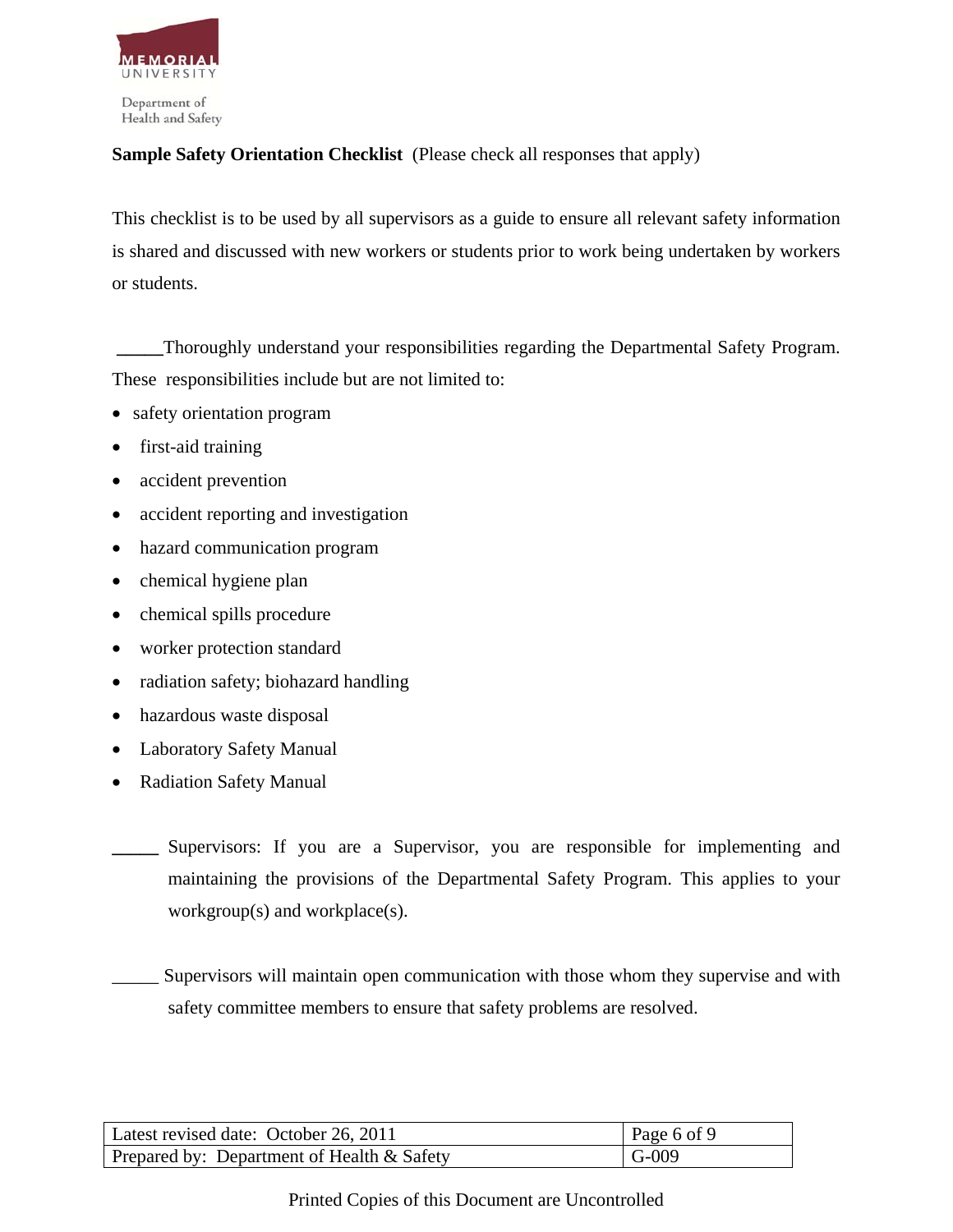

> Supervisors will monitor work and safety conditions in their workplace to ensure compliance with regulations and safe practice, and will work to develop a positive attitude among employees toward accident prevention.

Supervisors are responsible for providing safe working conditions for employees.

- Training: Understand your responsibility in insuring that all employees in your jurisdiction have completed appropriate safety orientation(s). Immediate supervisors are responsible for orienting and training individuals undertaking new job responsibilities; this training should take place on the first day of employment on the new job.
- All employees will be oriented with the General Safety Orientation Checklist and the orientation checklists applicable to their specific work area.
- Employees who work under specified conditions (such as hazardous chemicals, radiation, lasers, heavy equipment) are to receive training as required by WSU SPPM S20.30.1. These checklists (signed and dated by the supervisor and the employee) and copies of certificates of training become part of the employee personnel file in the main office.
- Foreign Students: Supervisors are to ensure that employees/students who use English as a second language are able to comprehend the orientation. Provide an interpreter, if necessary.
- First Aid Training/Accountability: Principal Investigators are responsible for insuring that all workplaces are clearly posted with emergency contact information, including nearby worker with certified first aid training. It is recommended that these be posted outside the workstation door.

| Latest revised date: October 26, 2011         | Page 7 of 9  |
|-----------------------------------------------|--------------|
| Prepared by: Department of Health $\&$ Safety | $\mid$ G-009 |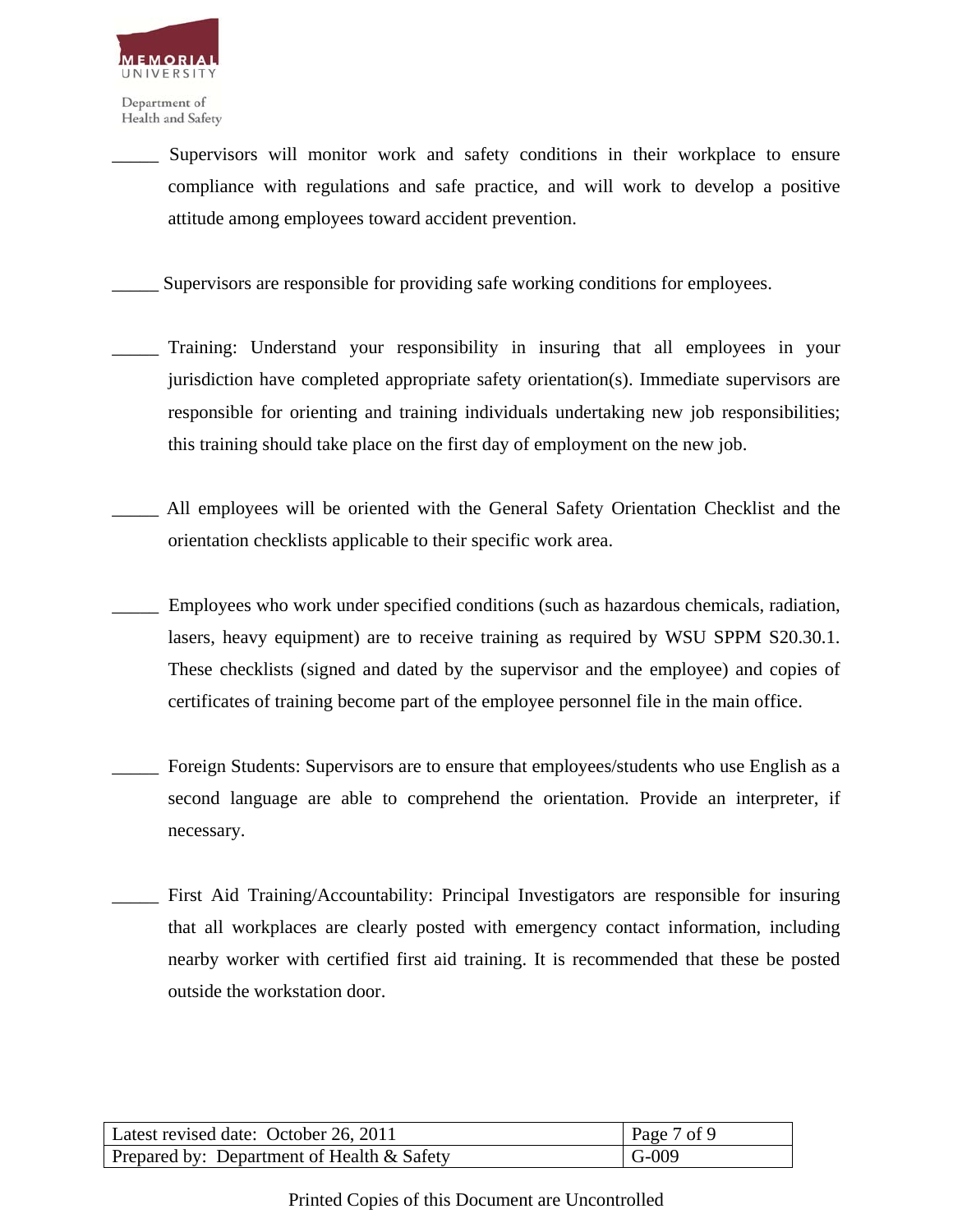

- There is to be a minimum of one first-aid/CPR trained individual in each laboratory or workstation under the supervision of the faculty member. It is recommended that all faculty members maintain current first-aid/CPR certification.
- It is recommended that student laboratories and field trips include an individual with current first aid certification.
- In addition, it is recommended that field trips should include an accountability system as to the students' whereabouts.
- \_\_\_\_\_ Personal Protection Equipment:Principal Investigators are required to provide adequate personal protective equipment as required by MUN's procedures on Personal Protective Equipment
- In addition, you are to ensure that all employees under your jurisdiction have been personally shown the location of all relevant safety equipment and its use and are familiar with fire survival plans and evacuation routes.
- Accident/Incident Investigation: Understand your responsibility in insuring that all accidents, injuries, and illnesses are reported properly. Supervisors are to investigate all accidents and keep copies of all accident reports.
- MSDS/Chemical Safety: The Principal Investigator is ultimately responsible for maintaining the MSDS file for work areas under his/her jurisdiction.
- \_\_\_\_\_ Chemical hazard information must be provided to employees prior to assignment of work with the hazard.
- \_\_\_\_\_ MSDS forms must be requested when chemicals are purchase or be obtained via EHS or online MSDS ordering.

| Latest revised date: October 26, 2011      | $\vert$ Page 8 of 9 |
|--------------------------------------------|---------------------|
| Prepared by: Department of Health & Safety | $\overline{G}$ -009 |